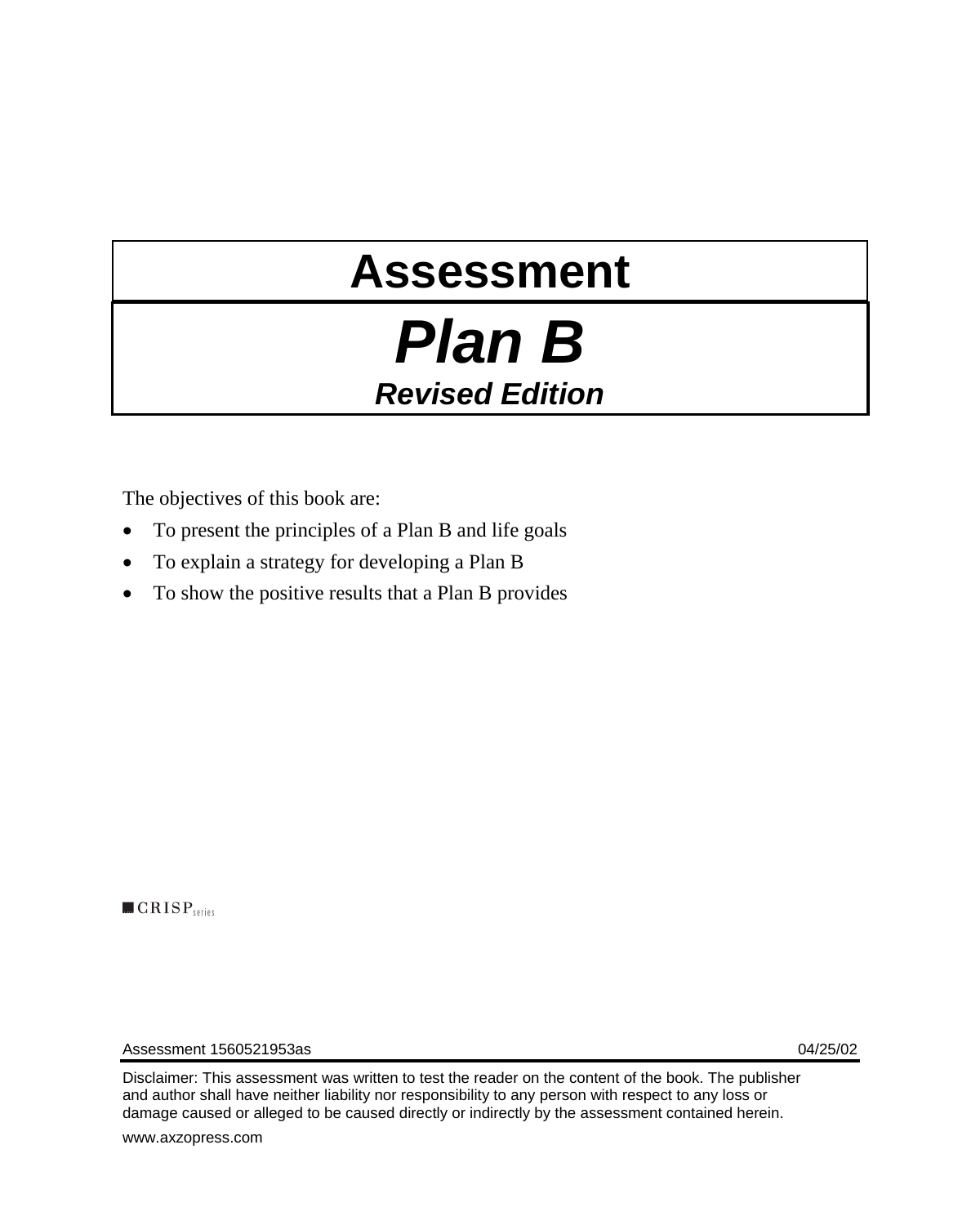### **Assessment Questions for**  *Plan B, Revised Edition*

#### *Select the best response.*

- 1. A starting psychology for Plan B is to see your job as:
	- A. A paycheck and benefits
	- B. The way you support yourself
	- C. Opportunity for new directions
	- D. Safety
- 2. Your life goal should be:
	- A. Altruistic
	- B. Creatively successful
	- C. Inspiration for life
- 3. The best way to set a life goal is to ask a trusted friend or mentor.
	- A. True
	- B. False
- 4. A Plan B:
	- A. Is a cushion against the shock of change
	- B. Strengthens your present position
	- C. Eliminates the need to keep up with changes
	- D. A and B
	- E. B and C
- 5. To construct a Plan B, you must:
	- A. Simply believe in it
	- B. Research and develop your plan in writing
	- C. Keep the idea in the back of your mind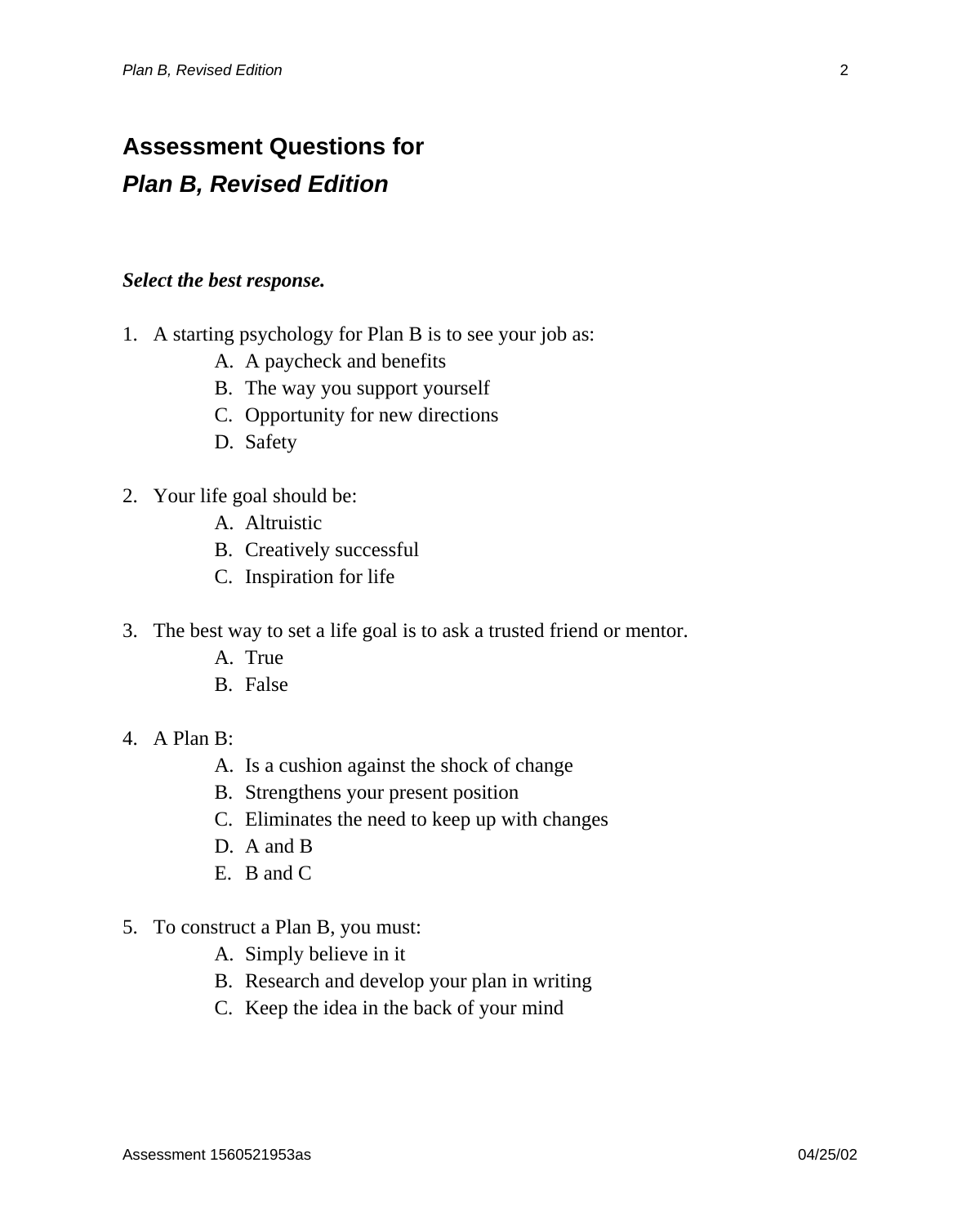- 6. With good education and ability, you will probably:
	- A. Find a permanent job
	- B. Face changes in your career
	- C. Have lifetime benefits
	- D. Be able to work full time as long as you want to
- 7. The Plan B habit:
	- A. Should be restricted to job and career matters
	- B. Should be part of every day situations
- 8. The Plan B philosophy involves:
	- A. Learning about opportunities
	- B. Making contacts
	- C. Learning more about your present job
	- D. All of the above
- 9. Plan B needs to be developed when Plan A is in full operation.
	- A. True
	- B. False
- 10. To deal with your Plan A at work, you should:
	- A. Accept any new responsibilities available
	- B. Improve your productivity
	- C. Be positive
	- D. A and B.
	- E. B and C
- 11. Your present job should be considered:
	- A. A place to go but not to learn
	- B. A learning station
	- C. A time waster in your job search
	- D. Useful, but a handicap
	- E. All of the above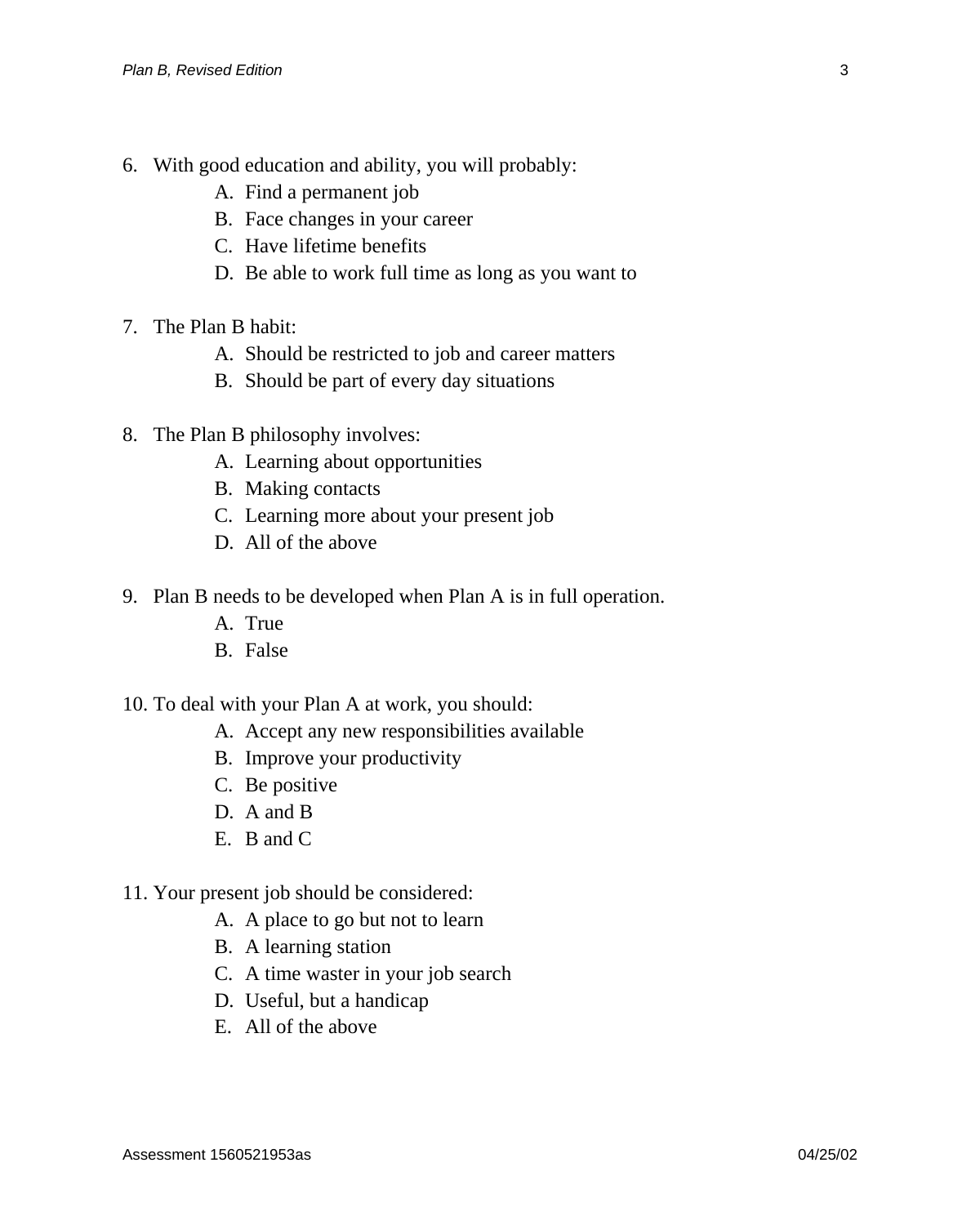- 12. When change occurs, people may:
	- A. Form barriers against it
	- B. Develop negative attitudes
	- C. Find mentors to help cope
	- D. All of the above
- 13. Every job specialty has:
	- A. Its own competency standards
	- B. Competencies that change
	- C. Technical but not human skill requirements
	- D. All of the above
	- E. A and B

14. Formal training is always preferable to self-instruction.

- A. True
- B. False
- 15. Networking ought to be:
	- A. Mutually rewarding
	- B. Outside your present organization
	- C. Only with professionals
	- D. All of the above
- 16. An information interview is really an employment interview.
	- A. True
	- B. False
- 17. To be most effective, your Plan B should:
	- A. Be kept a secret from your present employer
	- B. Be used both outside and inside your present position
	- C. Clearly enhance your potential
	- D. A and C
	- E. B and C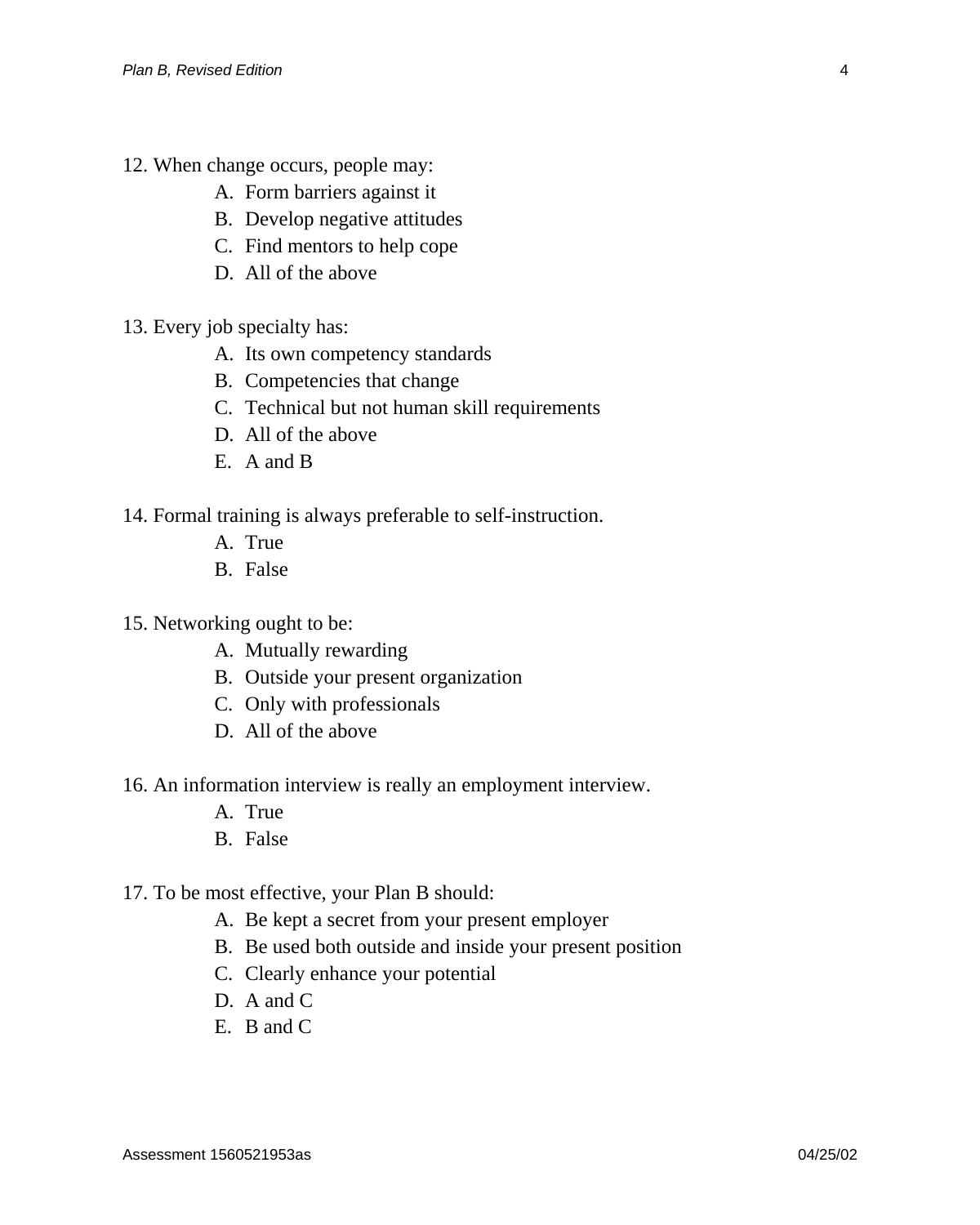#### 18. A Plan B:

- A. Is for young people
- B. Is best if it is a full-time project
- C. Often requires additional learning
- D. Is best for people with non-technical backgrounds
- 19. Most intelligent people have a well-developed alternative career plan.
	- A. True
	- B. False
- 20. There is nothing unethical about preparing a Plan B while you continue to perform your current job as long as:
	- A. You continue to perform your job effectively
	- B. You discuss it with co-workers or superiors
- 21. Your Plan B:
	- A. Should be written
	- B. May take six months or more to complete
	- C. Should be complete at the start
	- D. All of the above
	- E. A and B
- 22. It is too late to prepare a Plan B when you are laid off from your current job.
	- A. True
	- B. False
- 23. A good prospecting system:
	- A. Is tailored to each job search
	- B. Involves extensive research
	- C. Reaches into all segments of the employment market
	- D. All of the above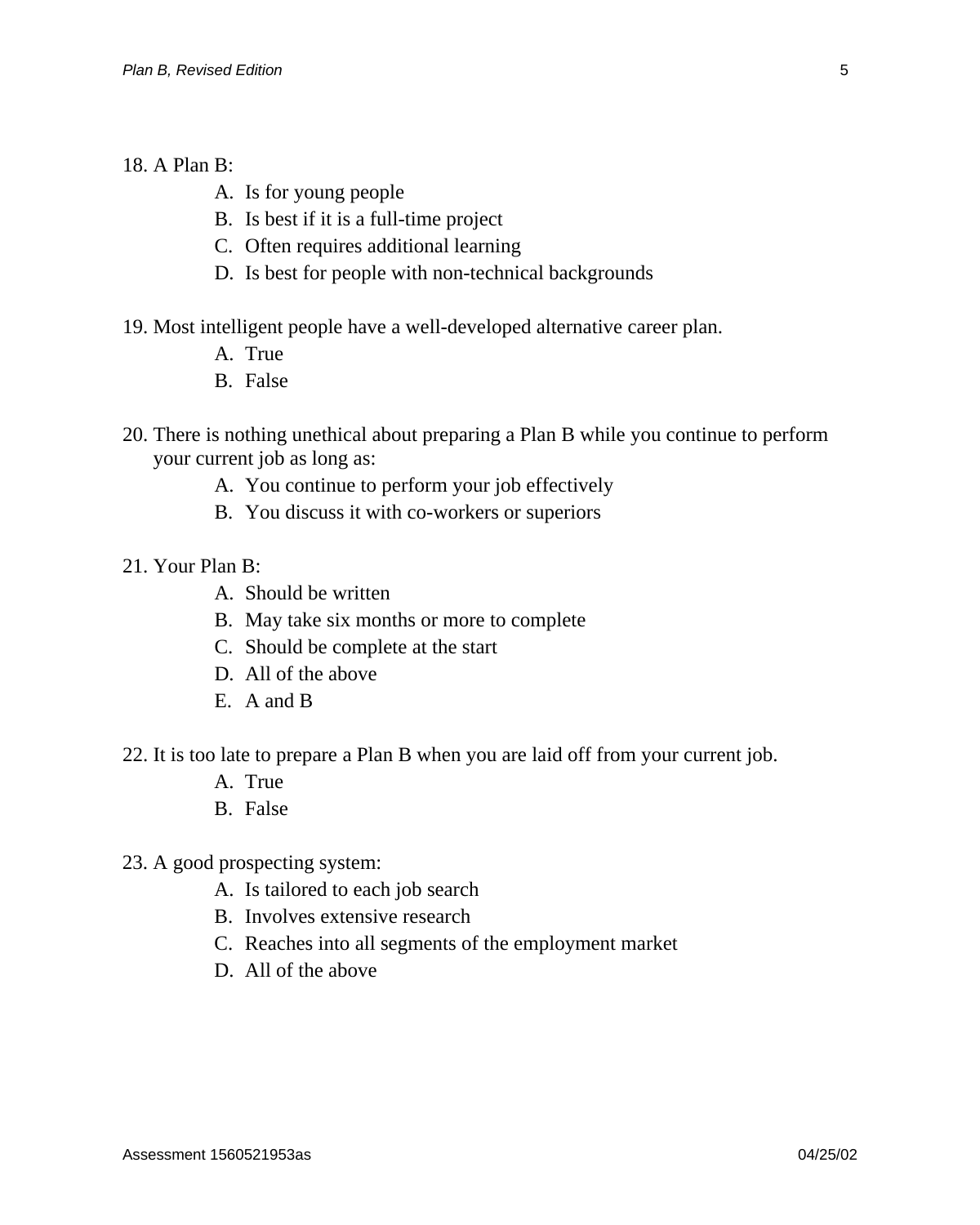- 24. Your Plan B should:
	- A. Help protect your mental health
	- B. Pay you interest
	- C. Be reviewed regularly
	- D. All of the above
	- E. A and C
- 25. A résumé should:
	- A. Be one or two pages long
	- B. Be tailored to a particular job
	- C. Be accompanied by a cover letter
	- D. All of the above